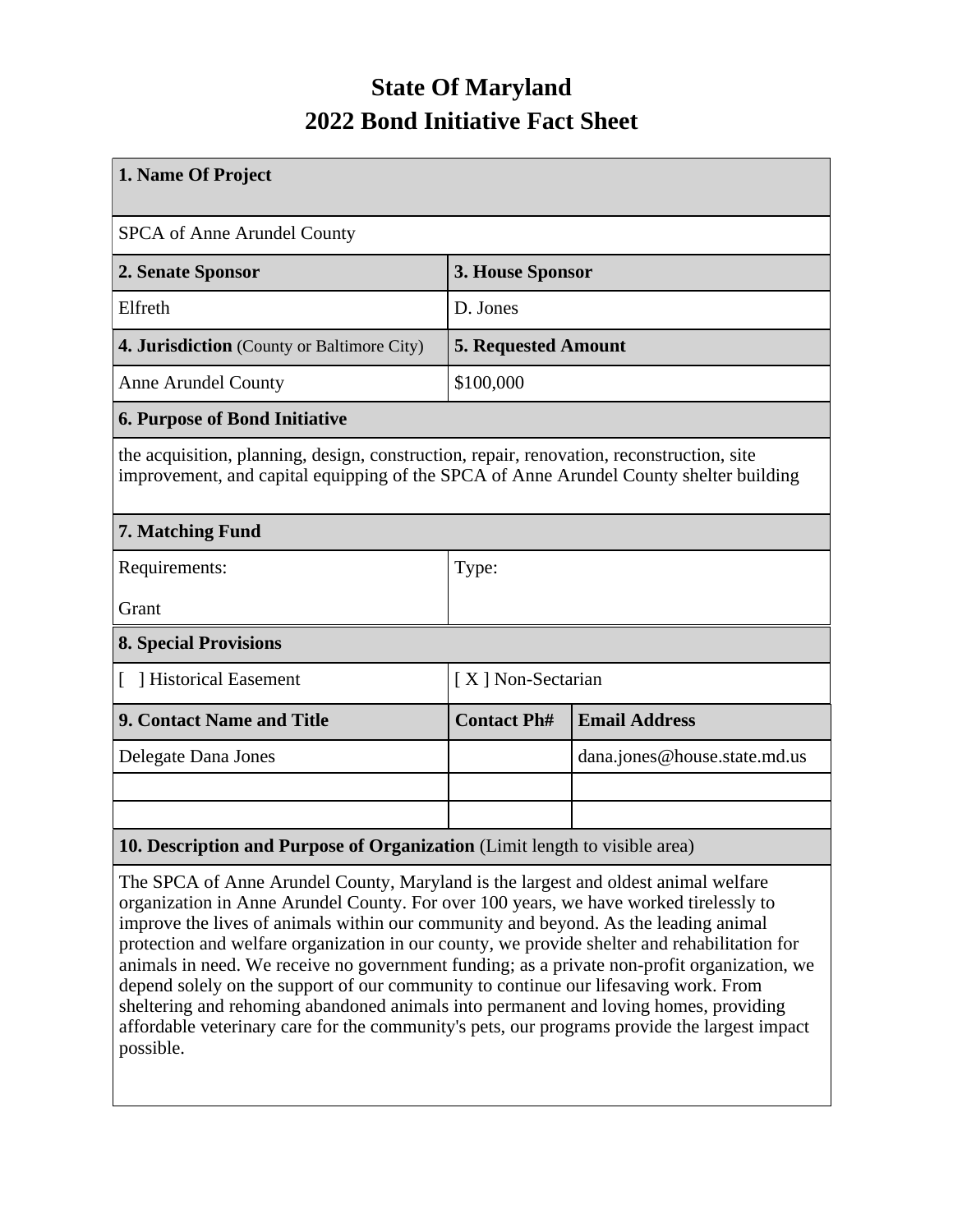## **11. Description and Purpose of Project** (Limit length to visible area)

The buildings housing the shelter and veterinary clinic are outdated and in dire need of renovation. We have initiated phase one of our capital improvement projects to replace our antiquated animal buildings and update our facilities. By spring, we anticipate breaking ground for a new intake building to accept the more than 2,000 animals that are surrendered to our shelter each year. We are seeking a bond of \$100,000 dollars to assist with the costs of this building. These funds will be applied to the purchase of safe and modern dog runs/kennels for the homeless dogs in our care. We need to purchase more than 65 dog runs/kennels at an investment of \$2,500 each. These runs/kennels are vital to the functionality of the new building, keeping the shelter's dogs in a warm, safe and sanitary environment as they receive vital veterinary care and await adoption into new homes.

*Round all amounts to the nearest \$1,000. The totals in Items 12 (Estimated Capital Costs) and 13 (Proposed Funding Sources) must match. The proposed funding sources must not include the value of real property unless an equivalent value is shown under Estimated Capital Costs.*

| <b>12. Estimated Capital Costs</b>                                     |             |  |  |  |  |  |
|------------------------------------------------------------------------|-------------|--|--|--|--|--|
| <b>Acquisition</b>                                                     |             |  |  |  |  |  |
| <b>Design</b>                                                          |             |  |  |  |  |  |
| Construction                                                           |             |  |  |  |  |  |
| Equipment                                                              |             |  |  |  |  |  |
| <b>Total</b>                                                           | $\$0$       |  |  |  |  |  |
| 13. Proposed Funding Sources - (List all funding sources and amounts.) |             |  |  |  |  |  |
| <b>Bank Financing - Sandy Spring</b>                                   | \$5,000,000 |  |  |  |  |  |
| <b>SPCA Funding</b>                                                    | \$232,631   |  |  |  |  |  |
|                                                                        |             |  |  |  |  |  |
|                                                                        |             |  |  |  |  |  |
|                                                                        |             |  |  |  |  |  |
|                                                                        |             |  |  |  |  |  |
|                                                                        |             |  |  |  |  |  |
|                                                                        |             |  |  |  |  |  |
|                                                                        |             |  |  |  |  |  |
|                                                                        |             |  |  |  |  |  |
|                                                                        |             |  |  |  |  |  |
| <b>Total</b>                                                           | \$5,232,631 |  |  |  |  |  |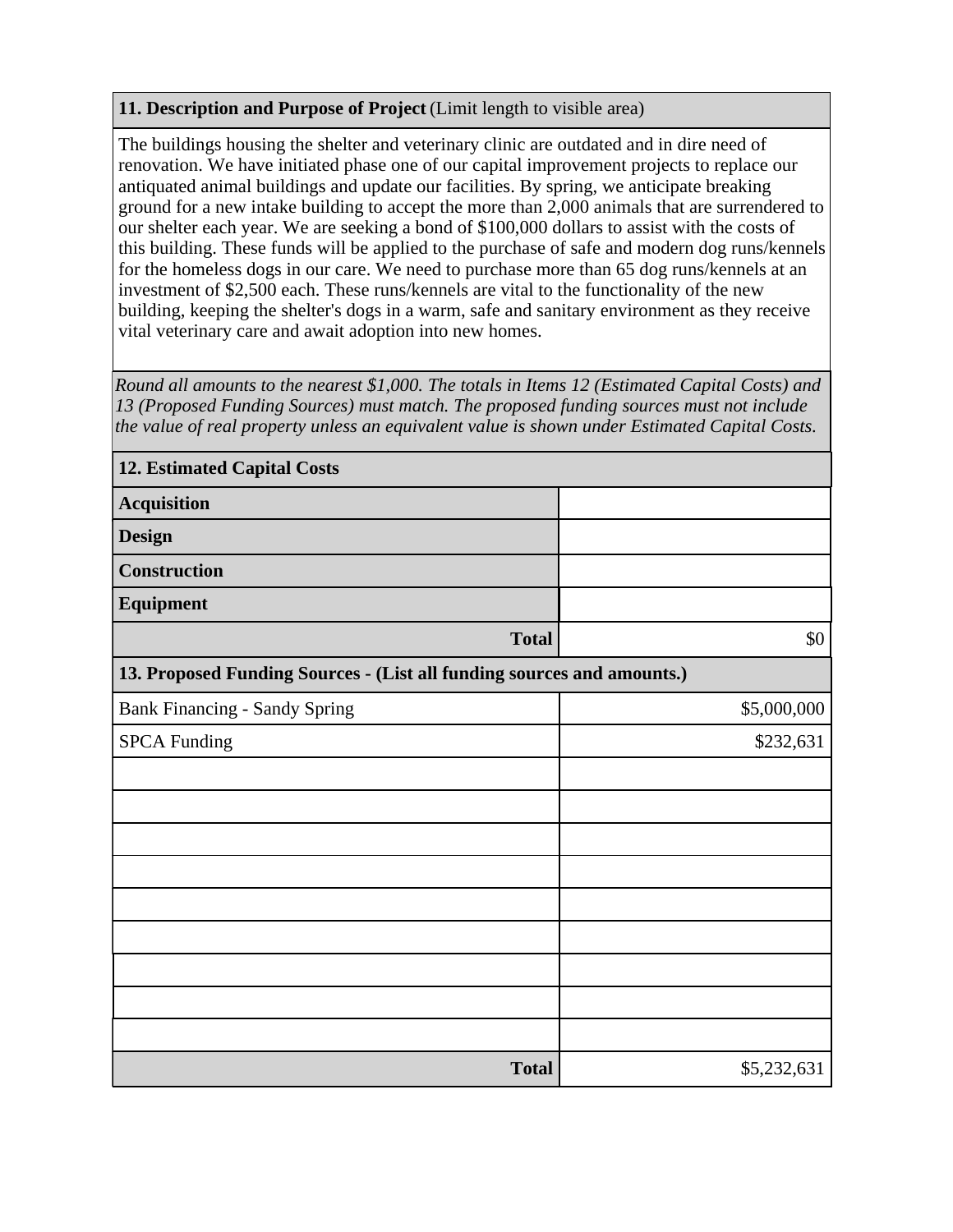| 14. Project Schedule (Enter a date or one of the following in each box. N/A, TBD or Complete)                                          |                                                                   |                    |                                        |                                                                                  |                                              |                                       |            |                                                                                              |  |
|----------------------------------------------------------------------------------------------------------------------------------------|-------------------------------------------------------------------|--------------------|----------------------------------------|----------------------------------------------------------------------------------|----------------------------------------------|---------------------------------------|------------|----------------------------------------------------------------------------------------------|--|
| <b>Begin Design</b>                                                                                                                    |                                                                   |                    | <b>Complete Design</b>                 |                                                                                  |                                              | <b>Begin Construction</b>             |            | <b>Complete Construction</b>                                                                 |  |
| Complete                                                                                                                               |                                                                   | Complete           | <b>TBD</b>                             |                                                                                  |                                              |                                       |            | <b>TBD</b>                                                                                   |  |
| <b>15. Total Private Funds</b><br>and Pledges Raised                                                                                   |                                                                   |                    |                                        | 16. Current Number of<br><b>People Served Annually at</b><br><b>Project Site</b> |                                              |                                       |            | 17. Number of People to be<br><b>Served Annually After the</b><br><b>Project is Complete</b> |  |
| 232630.81                                                                                                                              |                                                                   |                    |                                        |                                                                                  | $3,500+$                                     |                                       | <b>TBD</b> |                                                                                              |  |
|                                                                                                                                        | 18. Other State Capital Grants to Recipients in the Past 15 Years |                    |                                        |                                                                                  |                                              |                                       |            |                                                                                              |  |
| <b>Legislative Session</b>                                                                                                             |                                                                   |                    |                                        | <b>Amount</b>                                                                    |                                              | <b>Purpose</b>                        |            |                                                                                              |  |
|                                                                                                                                        |                                                                   |                    |                                        |                                                                                  |                                              |                                       |            |                                                                                              |  |
|                                                                                                                                        |                                                                   |                    |                                        |                                                                                  |                                              |                                       |            |                                                                                              |  |
|                                                                                                                                        |                                                                   |                    |                                        |                                                                                  |                                              |                                       |            |                                                                                              |  |
| 19. Legal Name and Address of Grantee                                                                                                  |                                                                   |                    |                                        |                                                                                  |                                              | <b>Project Address (If Different)</b> |            |                                                                                              |  |
| Animals of Anne Arundel County, MD Inc.<br>20. Legislative District in<br>30A - Anne Arundel County<br><b>Which Project is Located</b> |                                                                   |                    |                                        |                                                                                  |                                              |                                       |            |                                                                                              |  |
| 21. Legal Status of Grantee (Please Check One)                                                                                         |                                                                   |                    |                                        |                                                                                  |                                              |                                       |            |                                                                                              |  |
| <b>Local Govt.</b>                                                                                                                     |                                                                   |                    | <b>For Profit</b>                      |                                                                                  | <b>Non Profit</b>                            |                                       | Federal    |                                                                                              |  |
| $\begin{bmatrix} 1 \end{bmatrix}$                                                                                                      |                                                                   | $\lceil \; \rceil$ |                                        | [X]                                                                              |                                              | $\lceil \; \rceil$                    |            |                                                                                              |  |
| 22. Grantee Legal Representative                                                                                                       |                                                                   |                    |                                        |                                                                                  | 23. If Match Includes Real Property:         |                                       |            |                                                                                              |  |
| Name:                                                                                                                                  |                                                                   |                    |                                        |                                                                                  | <b>Has An Appraisal</b><br><b>Been Done?</b> |                                       |            | Yes/No                                                                                       |  |
| <b>Phone:</b>                                                                                                                          |                                                                   |                    |                                        |                                                                                  |                                              |                                       |            | N <sub>o</sub>                                                                               |  |
| <b>Address:</b>                                                                                                                        |                                                                   |                    | If Yes, List Appraisal Dates and Value |                                                                                  |                                              |                                       |            |                                                                                              |  |
|                                                                                                                                        |                                                                   |                    |                                        |                                                                                  |                                              |                                       |            |                                                                                              |  |
|                                                                                                                                        |                                                                   |                    |                                        |                                                                                  |                                              |                                       |            |                                                                                              |  |
|                                                                                                                                        |                                                                   |                    |                                        |                                                                                  |                                              |                                       |            |                                                                                              |  |
|                                                                                                                                        |                                                                   |                    |                                        |                                                                                  |                                              |                                       |            |                                                                                              |  |
|                                                                                                                                        |                                                                   |                    |                                        |                                                                                  |                                              |                                       |            |                                                                                              |  |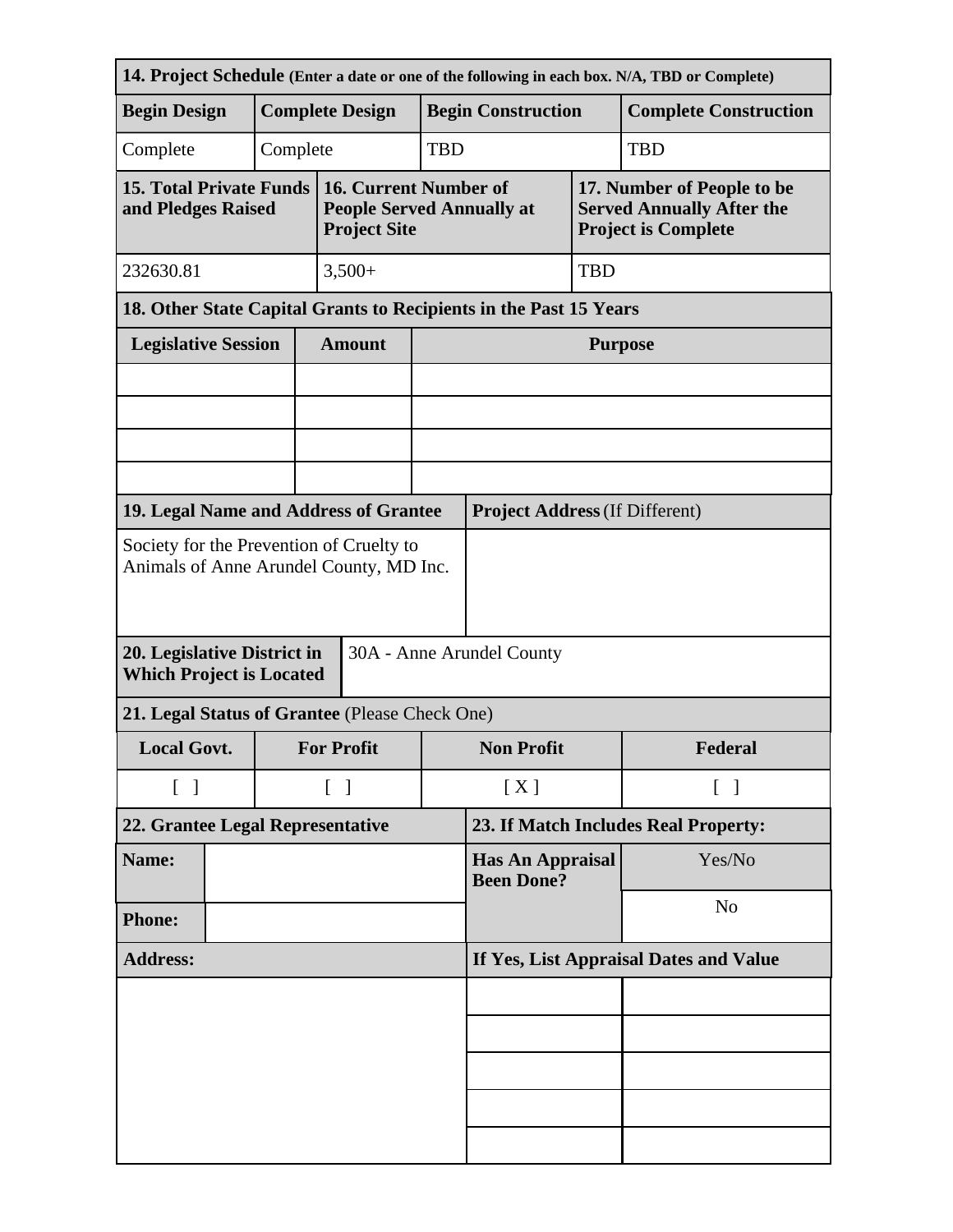| 24. Impact of Project on Staffing and Operating Cost at Project Site            |                                                                                      |                          |                                           |                                             |                |  |  |  |  |
|---------------------------------------------------------------------------------|--------------------------------------------------------------------------------------|--------------------------|-------------------------------------------|---------------------------------------------|----------------|--|--|--|--|
| Current # of<br><b>Employees</b>                                                | Projected # of<br><b>Employees</b>                                                   |                          | <b>Current Operating</b><br><b>Budget</b> | <b>Projected Operating</b><br><b>Budget</b> |                |  |  |  |  |
| 36                                                                              | 36                                                                                   |                          | 2285195.00                                | 2285195.00                                  |                |  |  |  |  |
|                                                                                 | 25. Ownership of Property (Info Requested by Treasurer's Office for bond purposes)   |                          |                                           |                                             |                |  |  |  |  |
| A. Will the grantee own or lease (pick one) the property to be improved?<br>Own |                                                                                      |                          |                                           |                                             |                |  |  |  |  |
| B. If owned, does the grantee plan to sell within 15 years?<br>N <sub>o</sub>   |                                                                                      |                          |                                           |                                             |                |  |  |  |  |
|                                                                                 | C. Does the grantee intend to lease any portion of the property to others?           |                          |                                           |                                             | N <sub>o</sub> |  |  |  |  |
|                                                                                 | D. If property is owned by grantee any space is to be leased, provide the following: |                          |                                           |                                             |                |  |  |  |  |
|                                                                                 | <b>Lessee</b>                                                                        | <b>Terms of</b><br>Lease | Cost<br><b>Covered</b><br>by Lease        | <b>Square</b><br>Footage<br><b>Leased</b>   |                |  |  |  |  |
|                                                                                 |                                                                                      |                          |                                           |                                             |                |  |  |  |  |
|                                                                                 |                                                                                      |                          |                                           |                                             |                |  |  |  |  |
|                                                                                 |                                                                                      |                          |                                           |                                             |                |  |  |  |  |
|                                                                                 |                                                                                      |                          |                                           |                                             |                |  |  |  |  |
|                                                                                 |                                                                                      |                          |                                           |                                             |                |  |  |  |  |
|                                                                                 |                                                                                      |                          |                                           |                                             |                |  |  |  |  |
|                                                                                 | E. If property is leased by grantee - Provide the following:                         |                          |                                           |                                             |                |  |  |  |  |
| <b>Name of Leaser</b>                                                           |                                                                                      |                          | <b>Length of</b><br>Lease                 | <b>Options to Renew</b>                     |                |  |  |  |  |
|                                                                                 |                                                                                      |                          |                                           |                                             |                |  |  |  |  |
|                                                                                 |                                                                                      |                          |                                           |                                             |                |  |  |  |  |
|                                                                                 |                                                                                      |                          |                                           |                                             |                |  |  |  |  |
|                                                                                 |                                                                                      |                          |                                           |                                             |                |  |  |  |  |
|                                                                                 |                                                                                      |                          |                                           |                                             |                |  |  |  |  |
|                                                                                 |                                                                                      |                          |                                           |                                             |                |  |  |  |  |
| <b>26. Building Square Footage:</b>                                             |                                                                                      |                          |                                           |                                             |                |  |  |  |  |
|                                                                                 | <b>Current Space GSF</b><br>11,000                                                   |                          |                                           |                                             |                |  |  |  |  |
| <b>Space to be Renovated GSF</b>                                                |                                                                                      |                          |                                           |                                             |                |  |  |  |  |
| <b>New GSF</b>                                                                  |                                                                                      |                          |                                           |                                             |                |  |  |  |  |